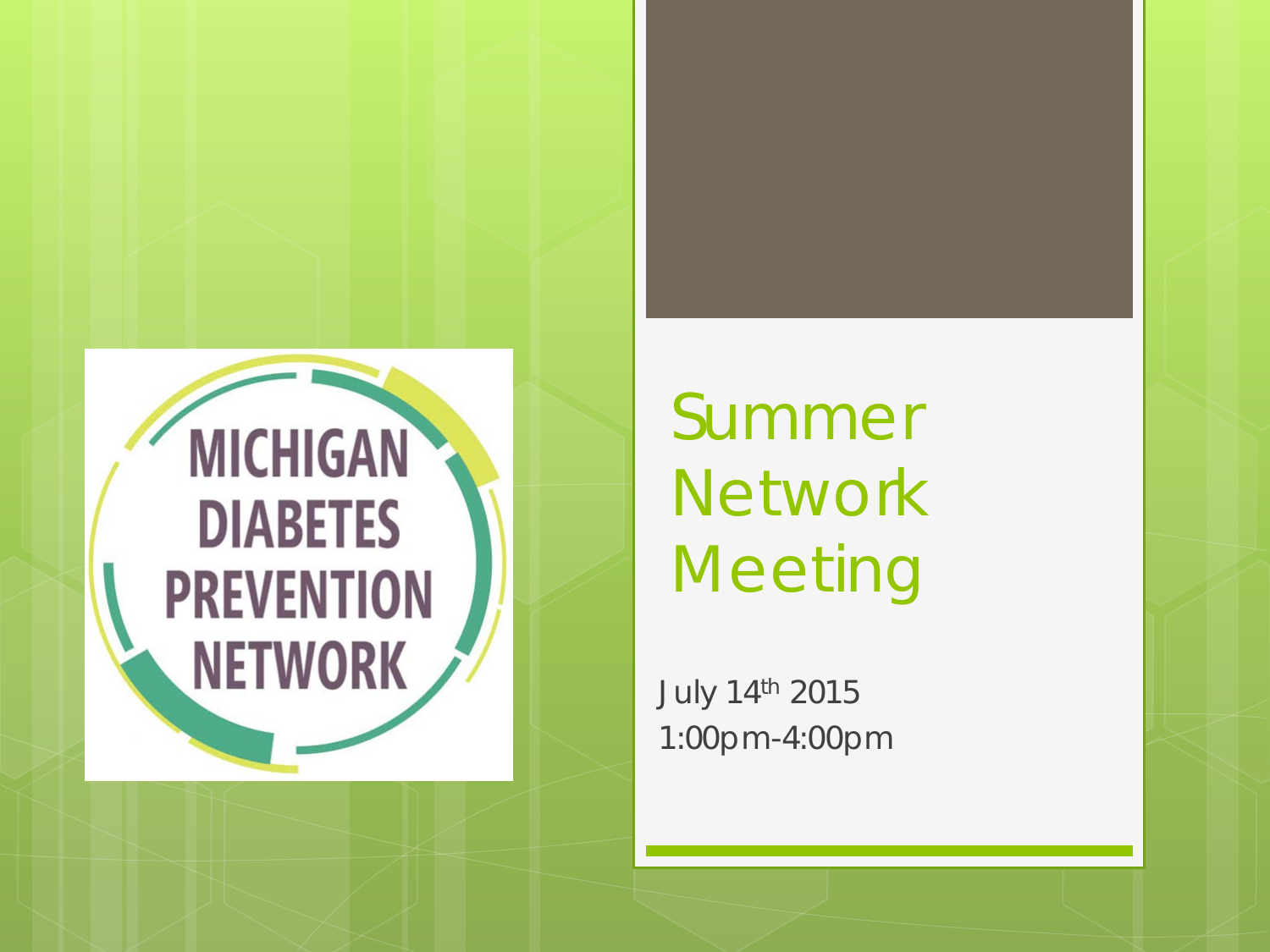

- Welcome/housekeeping
- **o** Network activity
- **o** Meeting objectives
- **o** Overview of the MI Diabetes Prevention **Network**
- **o** Resources
- o CDC/MDHHS Updates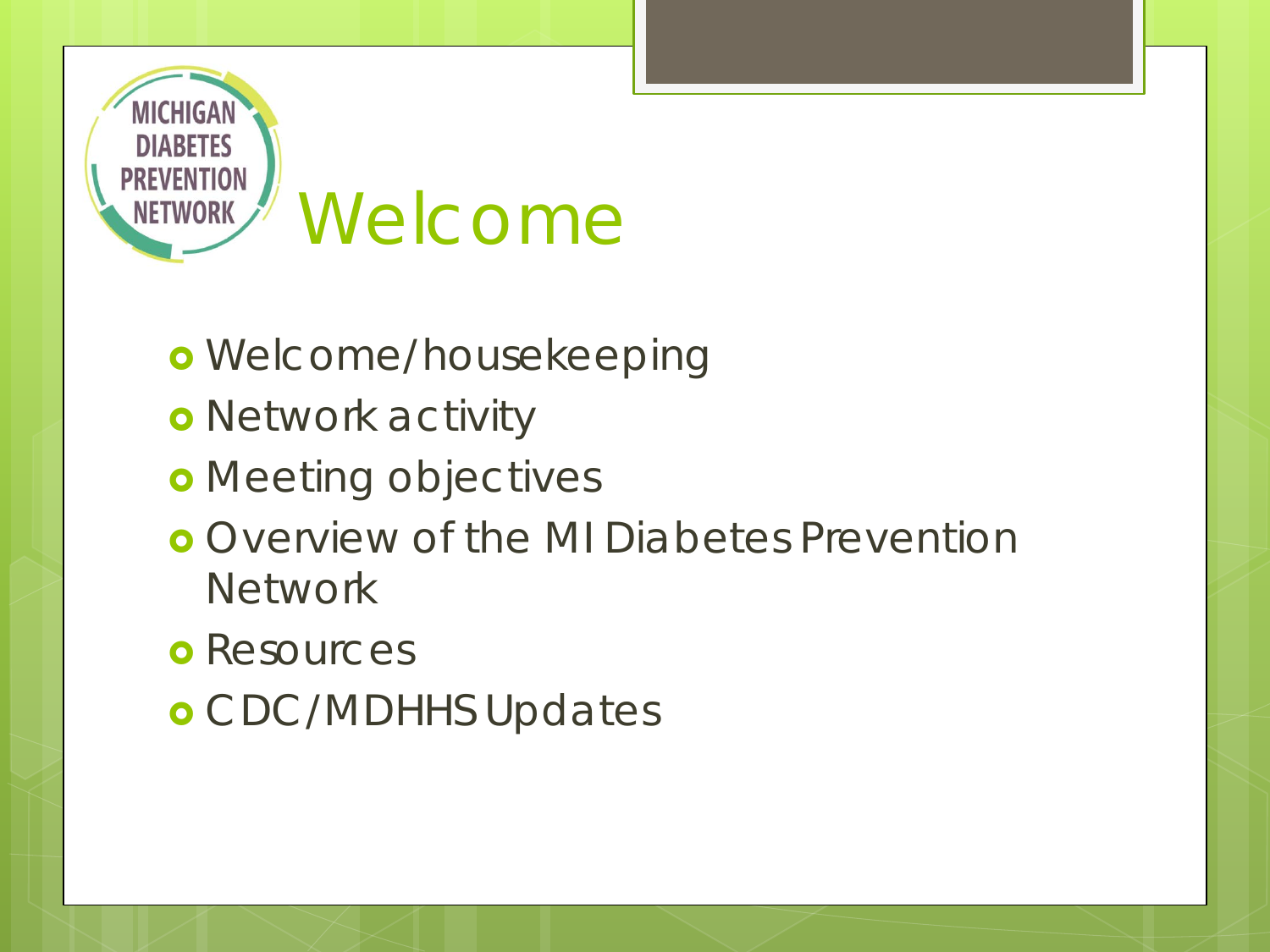

### Network Activity

#### **c** Common Ground

- **•** Working together in groups (your table), write a list of everything you have in common
- **o** Avoid the obvious (ex: we are at the same table, we are at the same meeting)
- **o** Can be personal or work related
- You have 10 minutes to complete

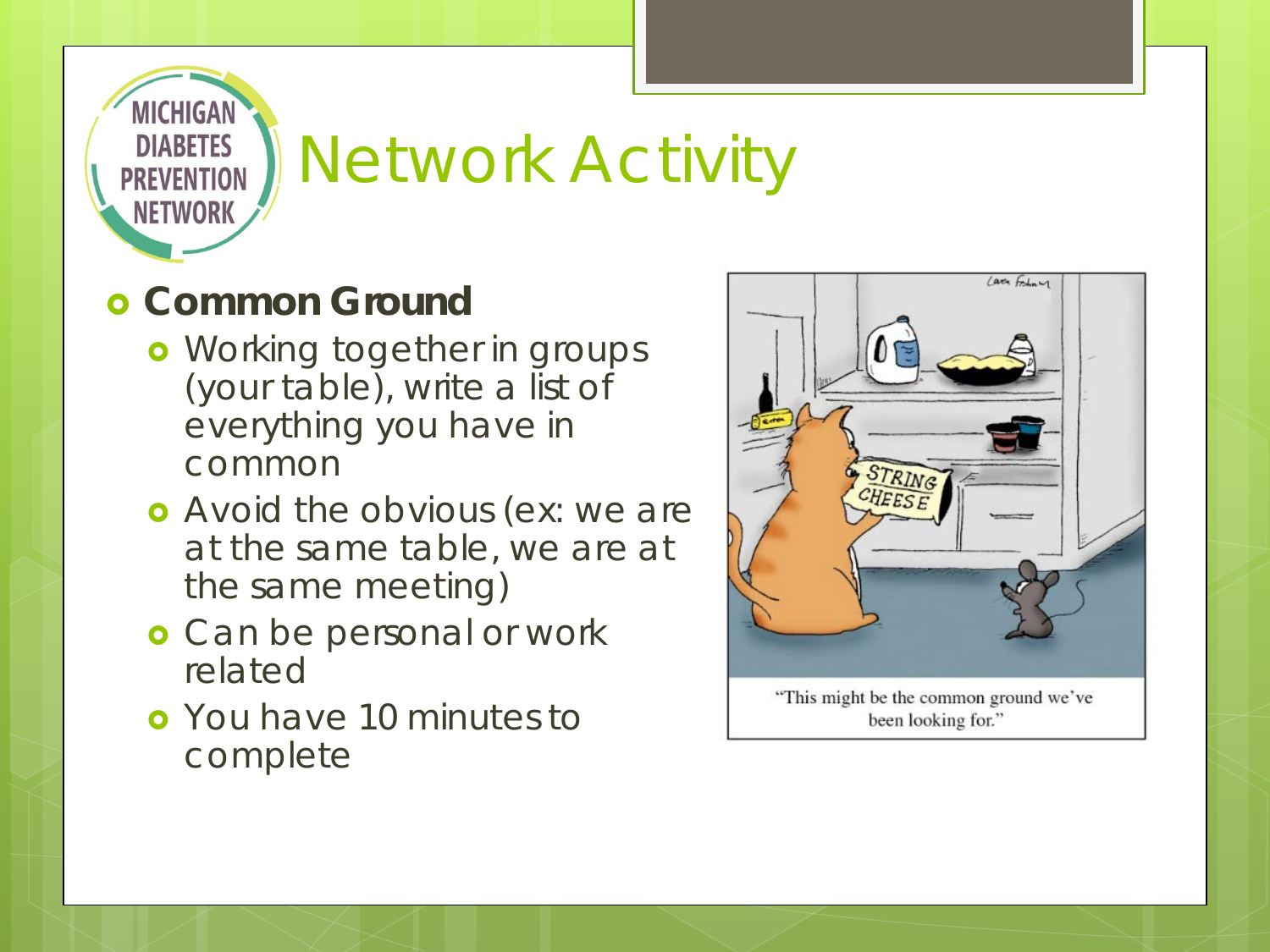

# Today's Meeting

- **Michigan Diabetes Prevention Updates** (Tamah Gustafson, Michigan Diabetes Prevention and Control Program)
- **Priority Health and National Kidney Foundation of MI- Collaborative Attack on Diabetes** (Kandi Jezak, Priority Health and Dr. Arthur Franke, National Kidney Foundation of Michigan)
- **2:30-2:45pm BREAK**
- **o** Revving up the Motor City for Diabetes Prevention (Paula Green-Smith and Ifetayo Johnson, Co-Coordinators-Urban Health Resource *Change Your Lifestyle. Change Your Life.*)
- **NKFM: Are We There Yet?** (Arlene Guindon, National Kidney Foundation of Michigan)
- **Wrap-Up** (Tamah Gustafson, Michigan Diabetes Prevention and Control Program)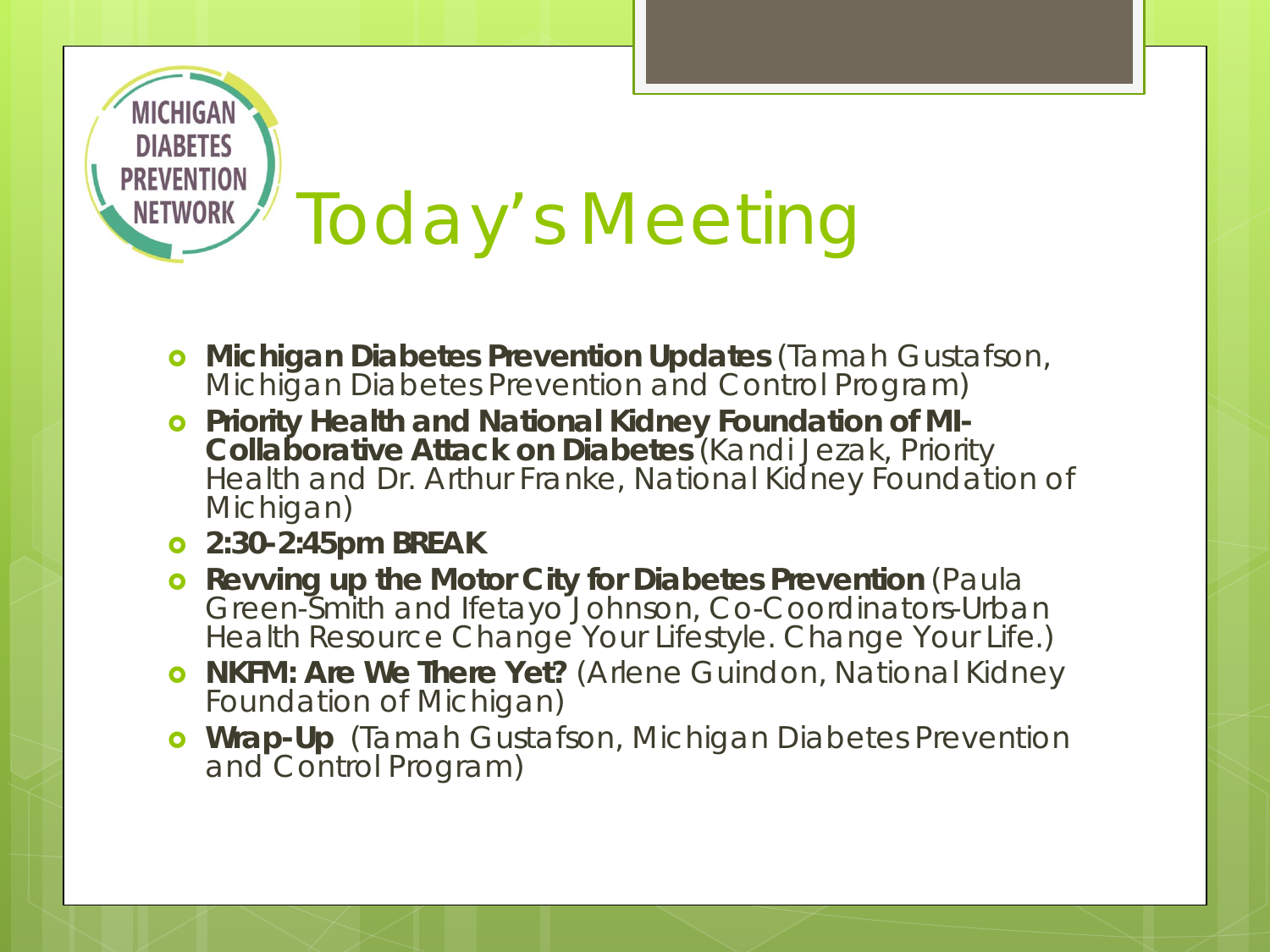

### MI Diabetes Prevention Network Overview

- **o** Networking
- o State/National DPP Updates
- **o** Support and Resources to help individuals and organizations implement DPP
- Long Term Needs and Sustainability
- **o** Strategic Partnerships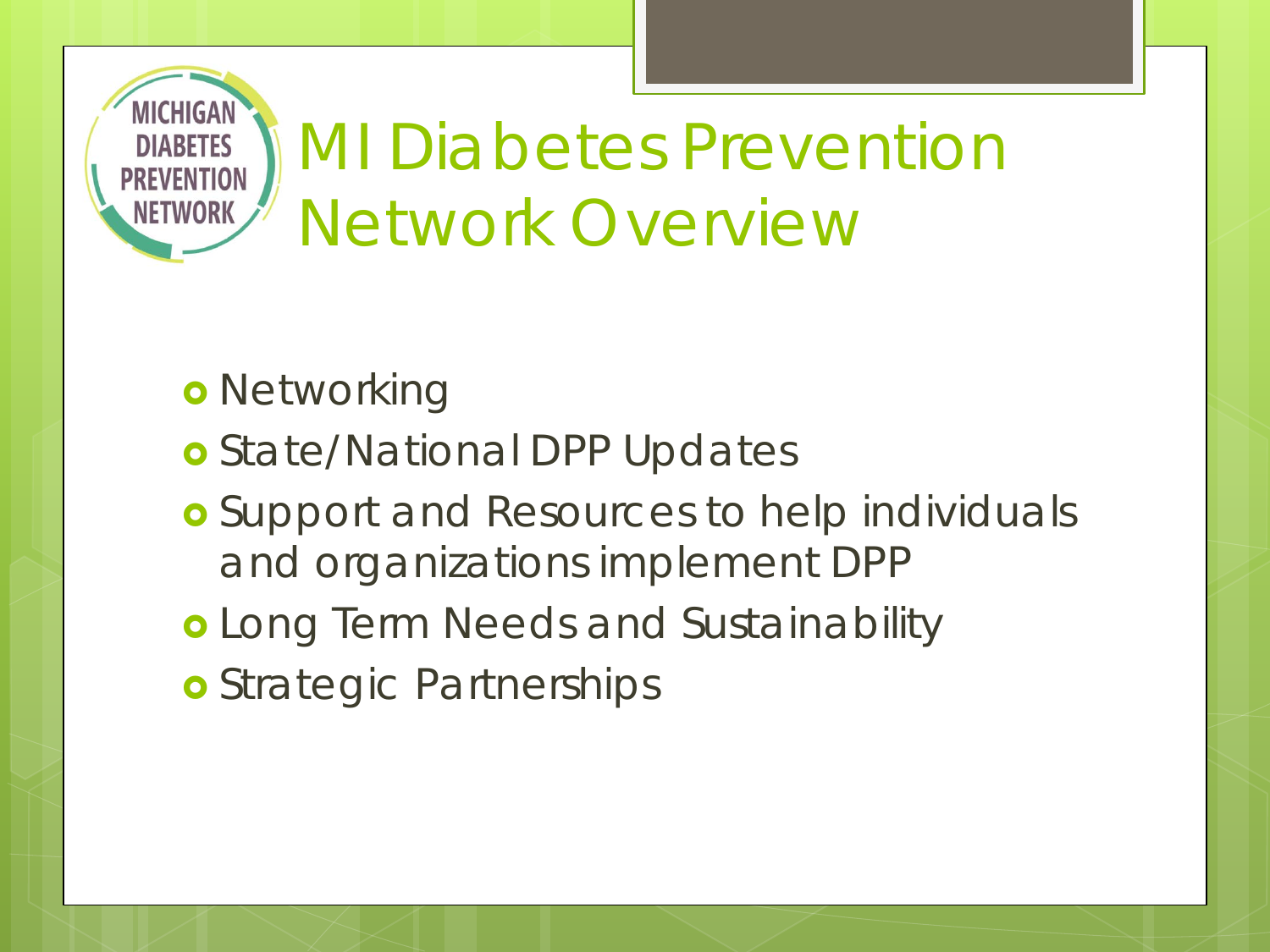

#### [www.midiabetesprevention.org](http://www.midiabetesprevention.org/)



share information and resources. These resources are intended to help you as you deliver your diabetes prevention programs.

If you want to share something from your organization with everyone, let us know. If you have suggestions for resources you would like us to share, let us know that too! For more information contact Jennifer Edsall at edsalli@michigan.gov.

#### **Upcoming Network Meeting Dates**

- July 14, 2015, 1:00-4:00pm Register for the July meeting
- October 28, 2015, 1:00-4:00pm

#### **Location of Network Meetings**

The Michigan Public Health Institute 2436 Woodlake Circle Suite 300

#### **Diabetes Prevention Program**



Internet | Protected Mode: On

 $\frac{1}{2}$  +  $\frac{100\%}{2}$  +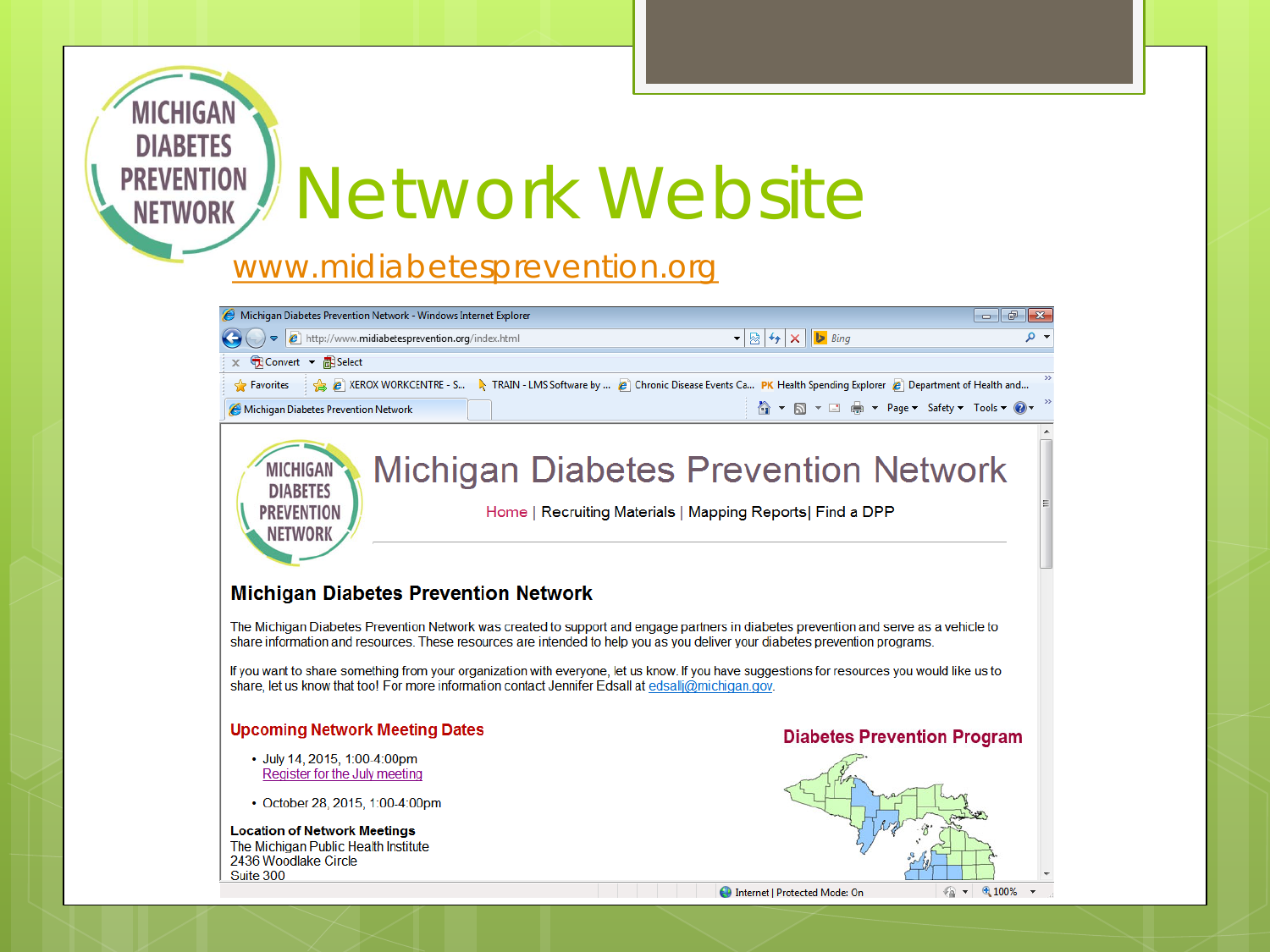

### New Diabetes Prevention Recognized Programs

- **Employers:** Dow Chemical Company-Health Services
- **YMCAs:** YMCA of Metropolitan Lansing
- **Hospital/Health Systems:** Covenant Healthcare- Saginaw, Health Delivery, Inc.-Saginaw, Henry Ford Macomb Hospital, HUDA Clinic (Health Unit on Davison Avenue)-Detroit, MidMichigan Health, Otsego Memorial Hospital, St. Mary's of Michigan, UP Health System-Portage
- **Local Health Departments:** Bay County Health Department,
- $\circ$  Pharmacies:
- **Community Organizations:**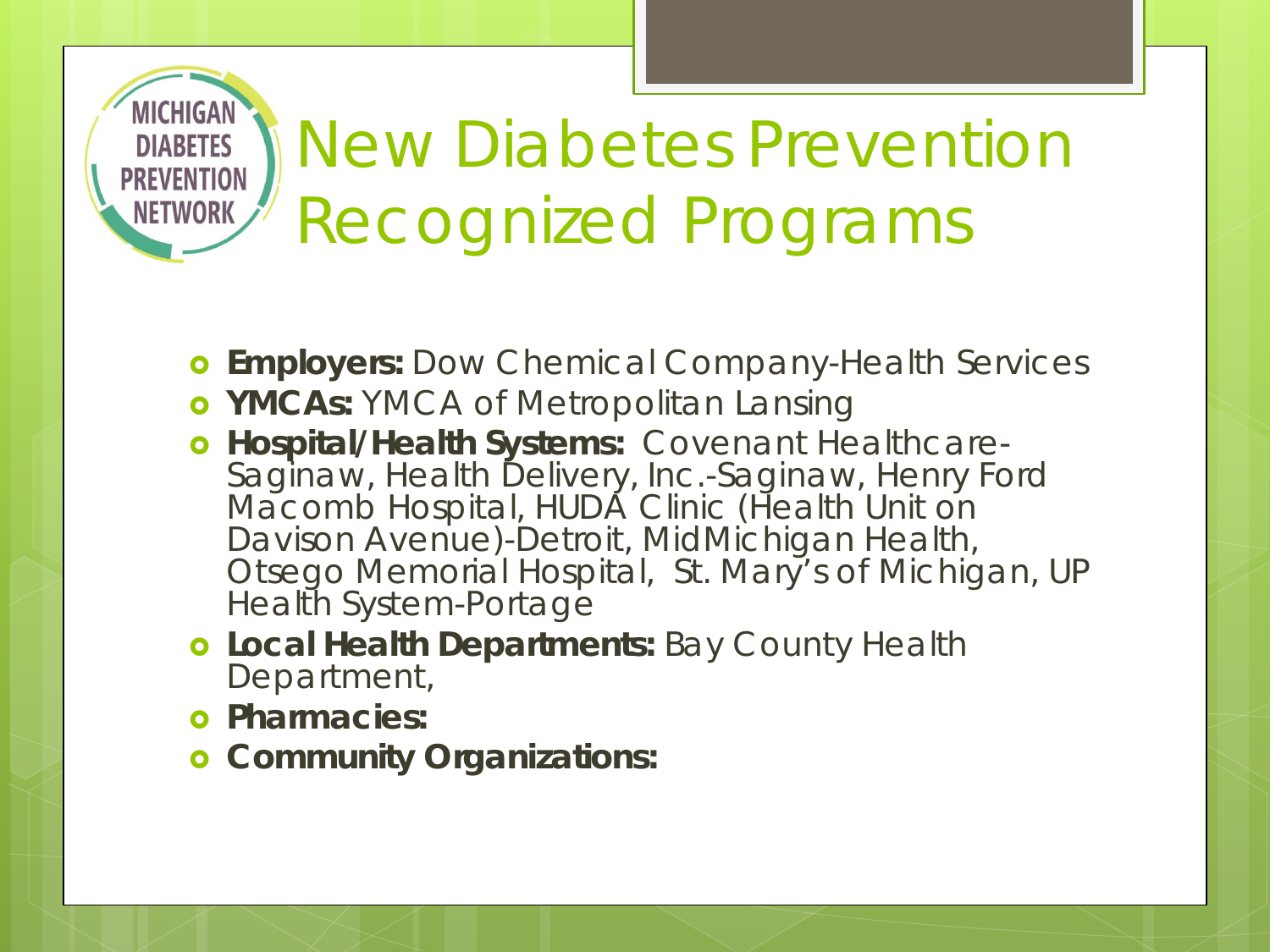

### Michigan DPP Data (May 2015)

| <b>State</b> | <b>Number of</b><br>Recognized<br><b>Organizations</b> | Eligible<br><b>Participants</b> | *Number of   Number with  <br><b>Blood Test or   with Blood</b><br><b>GDM</b> | Percentage<br><b>Test or GDM</b> |
|--------------|--------------------------------------------------------|---------------------------------|-------------------------------------------------------------------------------|----------------------------------|
| Michigan     | 28                                                     | 1110                            | 623                                                                           | 56.1%                            |

**o** \*Eligible participants include those with a blood test, history of GDM or risk test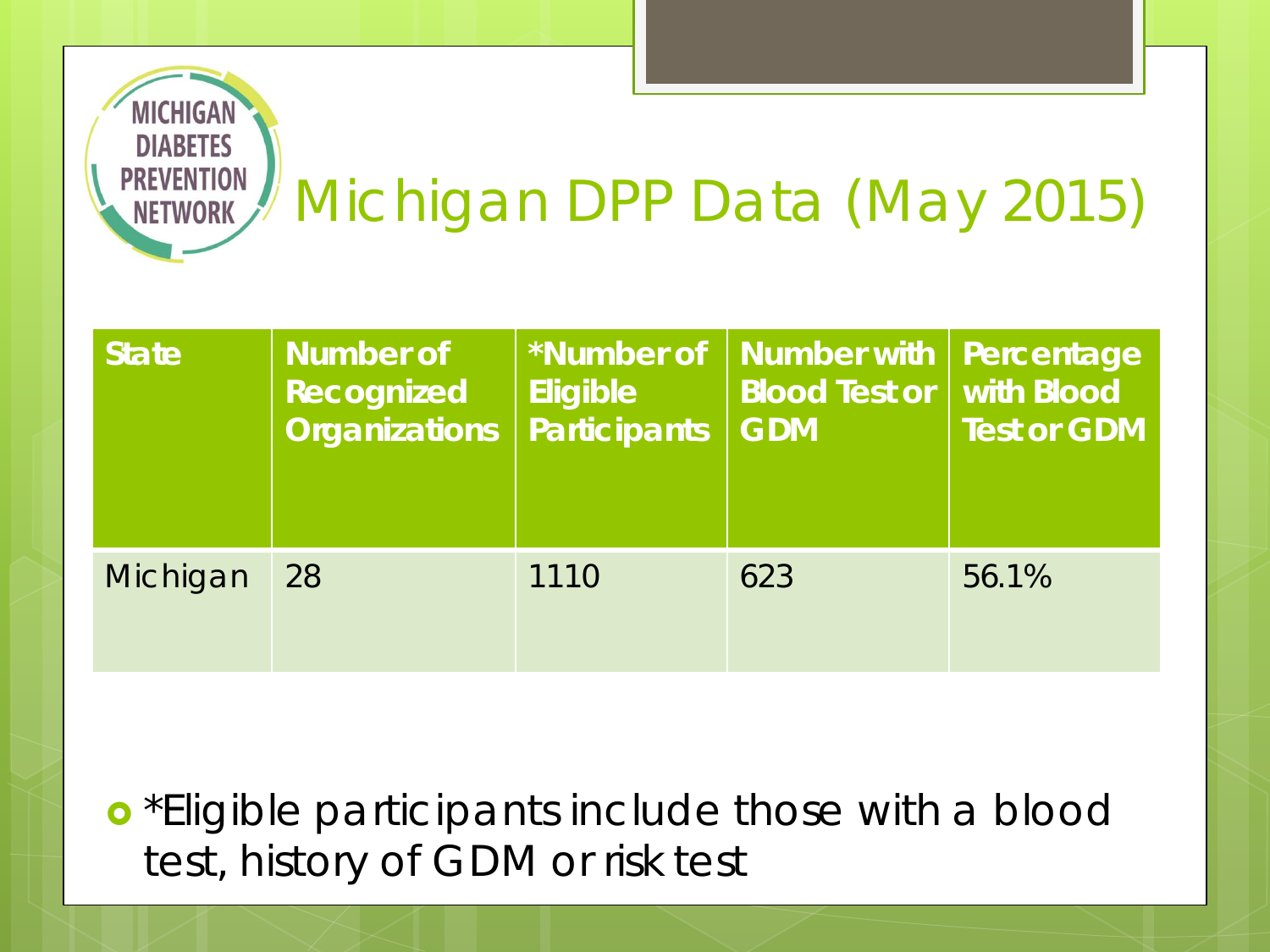### **PREVENTION** DPP Data Collection Tool

| Lifestyle Balance Course :: - Windows Internet Explorer                                                                                                            |              |                                                                                                                                    | ---<br>$-28$ |  |  |  |  |
|--------------------------------------------------------------------------------------------------------------------------------------------------------------------|--------------|------------------------------------------------------------------------------------------------------------------------------------|--------------|--|--|--|--|
| $\mathbf{H} \mathbf{B} \mathbf{B} \mathbf{B} \mathbf{B}$ $\mathbf{H} \mathbf{B}$ $\mathbf{H}$<br>- م<br>https://www.midiabetesprevention.org/partnerdata/login.php |              |                                                                                                                                    |              |  |  |  |  |
| Forward - <b>BR</b> Select<br>x                                                                                                                                    |              |                                                                                                                                    |              |  |  |  |  |
| Pavorites                                                                                                                                                          |              | P XEROX WORKCENTRE - S TRAIN - LMS Software by  P Chronic Disease Events Ca PK Health Spending Explorer P Department of Health and |              |  |  |  |  |
| Lifestyle Balance Course ::                                                                                                                                        |              |                                                                                                                                    |              |  |  |  |  |
| <b>MICHIGAN</b><br><b>DIABETES</b><br><b>PREVENTION</b><br><b>NETWORK</b>                                                                                          |              | <b>Michigan Data Collection Tool</b>                                                                                               | Ξ            |  |  |  |  |
|                                                                                                                                                                    |              |                                                                                                                                    |              |  |  |  |  |
| Lifestyle Coach ID                                                                                                                                                 |              |                                                                                                                                    |              |  |  |  |  |
| <b>Organization Code</b>                                                                                                                                           |              |                                                                                                                                    |              |  |  |  |  |
|                                                                                                                                                                    | <b>LOGIN</b> |                                                                                                                                    |              |  |  |  |  |
|                                                                                                                                                                    |              |                                                                                                                                    |              |  |  |  |  |
| Done                                                                                                                                                               |              | Internet   Protected Mode: On                                                                                                      | ⊕ 100%       |  |  |  |  |

**MICHIGAN DIABETES** 

**NETWORK** 

- **o** Web-based application for local pending recognition programs to collect DPP data and generate .csv files meeting the CDC requirements.
- **o** Located on secure internet server

**o** Each person entering data will require user name and password

**o** Contact system administrator Bill Baugh [baughw@michigan.gov](mailto:baughw@michigan.gov)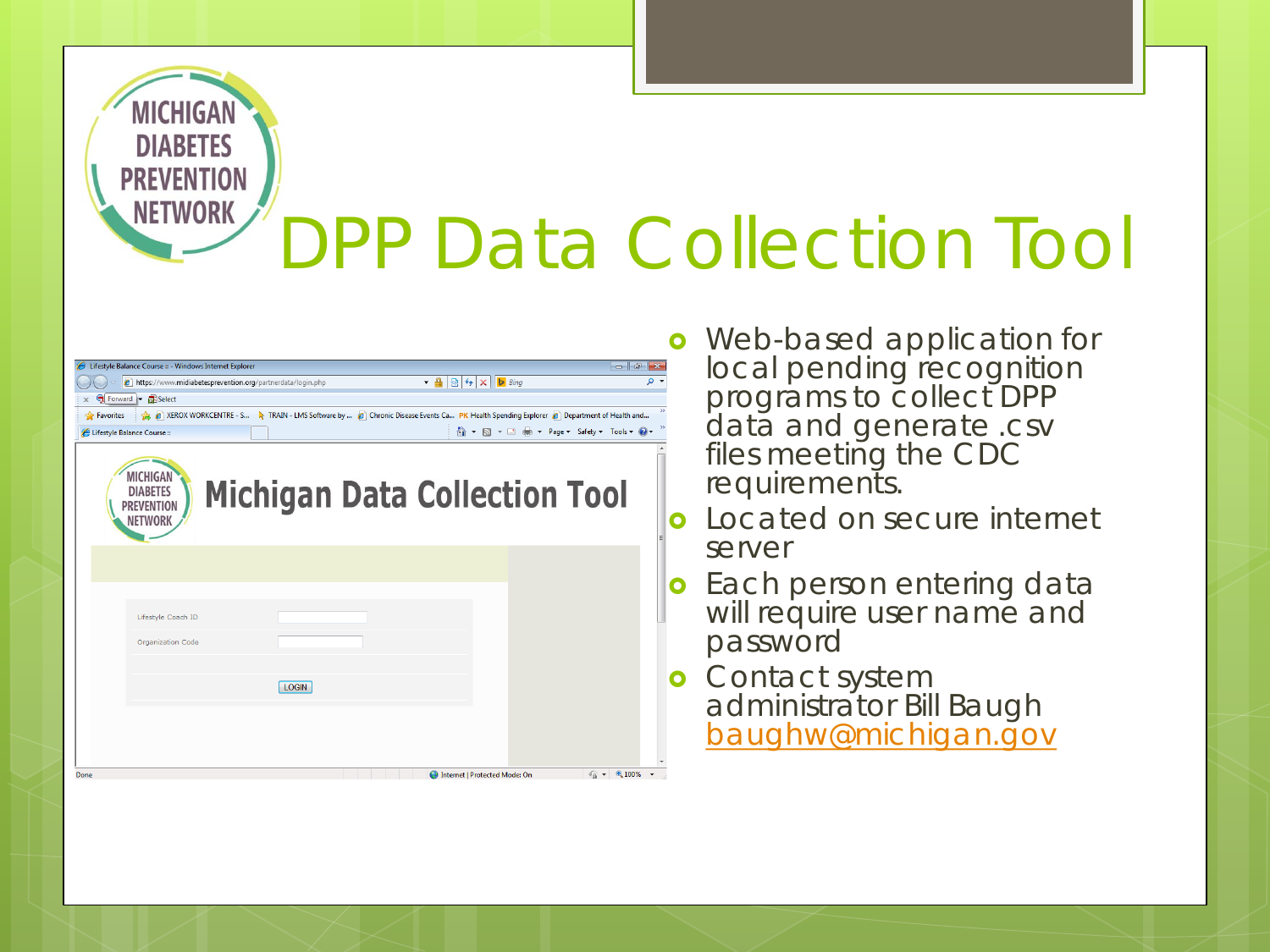

# CDC Updates

### **o** National DPP-Training

- o New CDC Prevent T2 curriculum in English and Spanish (End of 2015)
- **o** Prevent T2 branded material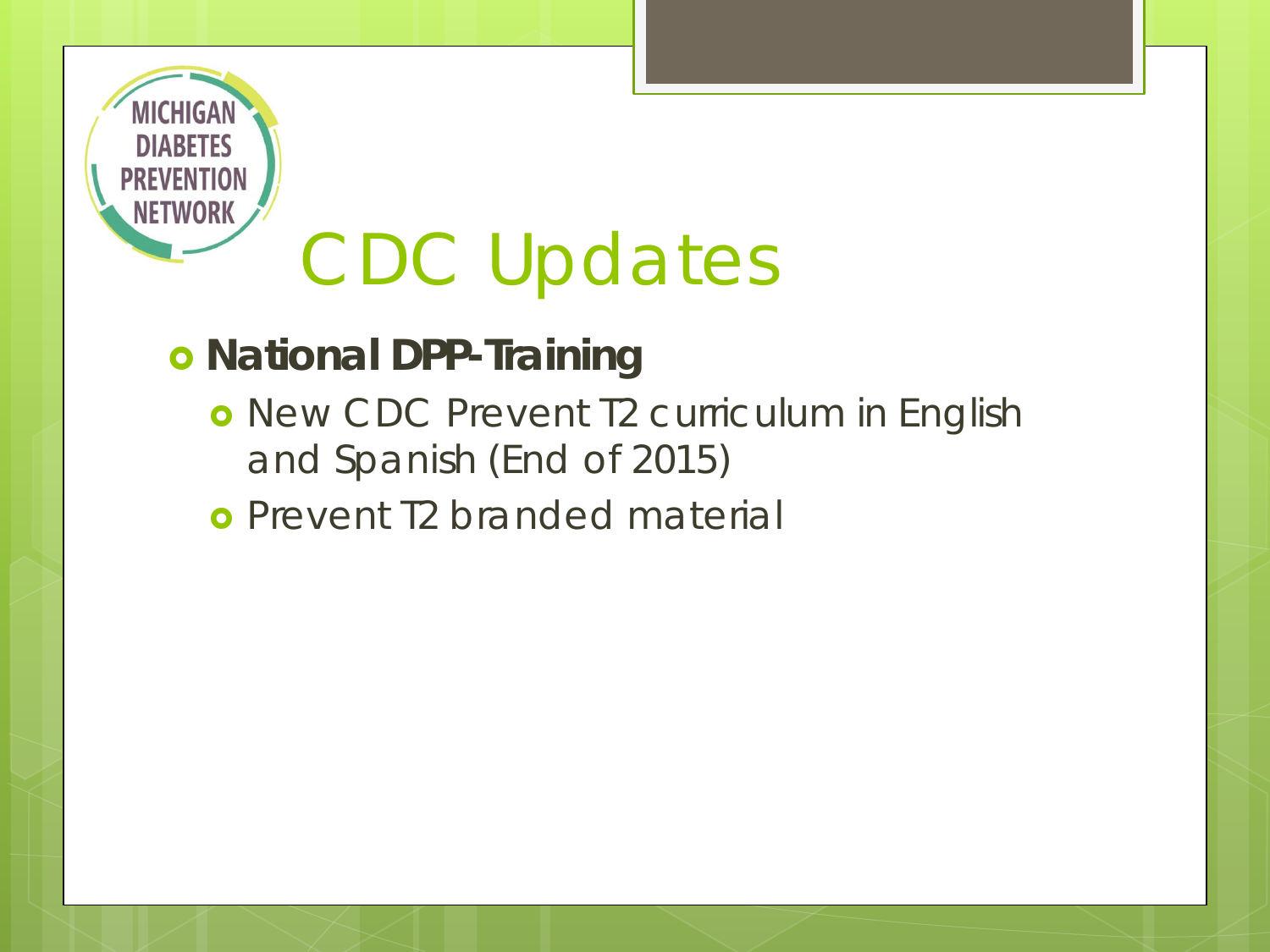

# CDC Updates

### $\bullet$  **Health Communication Initiatives**

- CDC/AMA Prevent Diabetes STAT (call to action), Healthcare provider toolkit, partner engagement meetings
	- o [http://www.ama-assn.org/sub/prevent](http://www.ama-assn.org/sub/prevent-diabetes-stat/)[diabetes-stat/](http://www.ama-assn.org/sub/prevent-diabetes-stat/)
- CDC-National media campaign and TV advertising this summer/fall
- CDC-National DPP website redesign (consumer section fall 2015)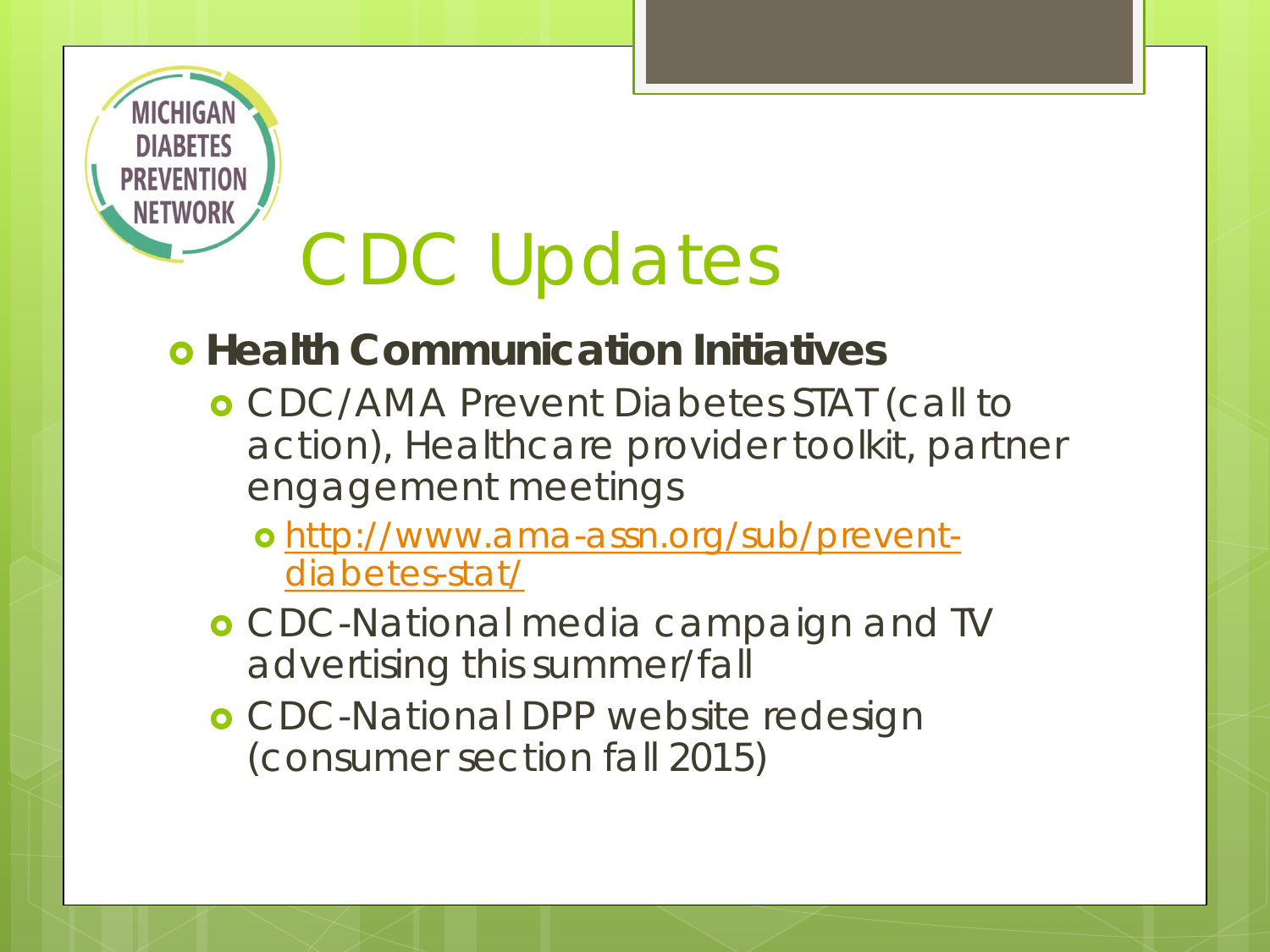

# CDC Updates

### $o$  **National DPP-Increasing Enrollment**

- AMA/CDC Healthcare Provider Toolkit on referrals
- **o** CDC-Developing an online customizable ROI calculator (2016)
- CDC workgroup-developing best practices on engagement strategies/incentives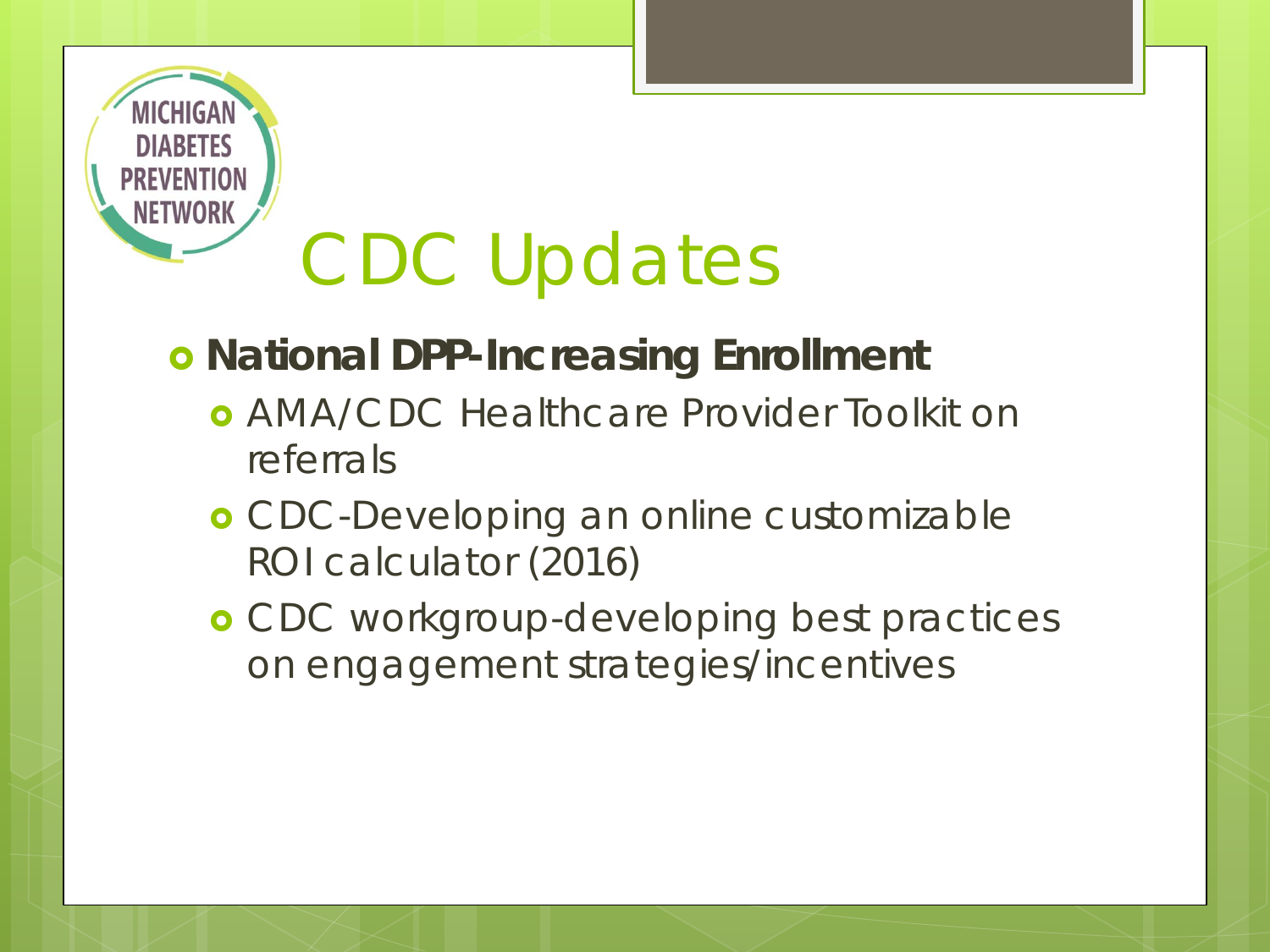

#### **1422 Grant Work**

- **o** Build DPP Programming
	- **o** Enhancing DPP offerings
	- o Targeting local employers to host and/or cover DPP
	- **o** Build local network of partners
	- Develop DPP engagement strategies
- **o** Strengthen Health Systems Partnerships
	- o Increase awareness around prediabetes
	- o Set up systems w/ health partners to identify people with prediabetes and refer to DPP
	- **o** Promote the use of Community Health Workers (CHWs) in DPP enrollment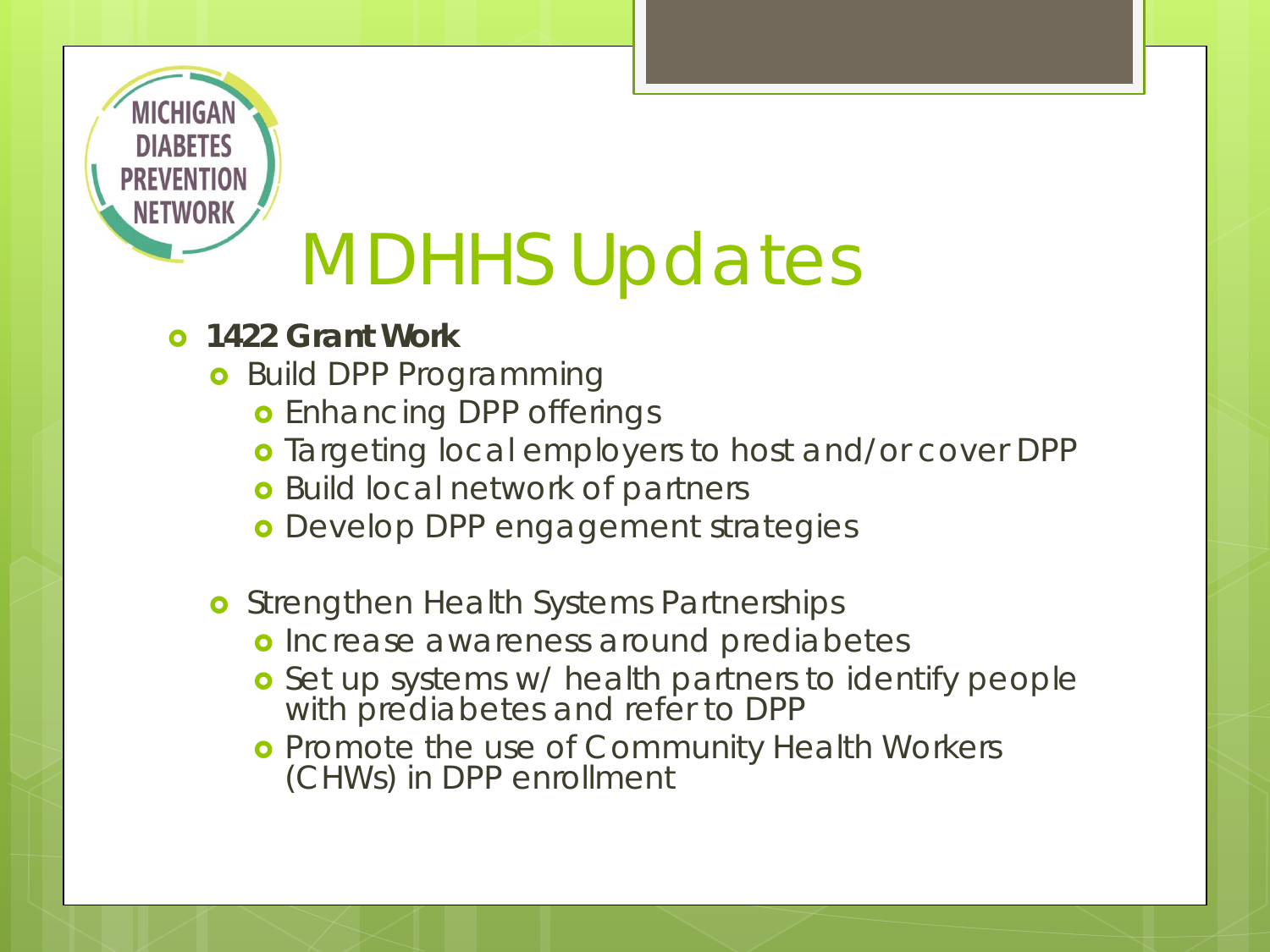

#### **o** Media Campaign

- On June 15th, the Michigan Department of Health & Human Services (MDHHS) started a multi-media health awareness campaign
- **o** Radio, print ads, digital custom targeting, billboards and Facebook posts
- **o** Goals:
	- o Increase awareness around managing and preventing type 2 diabetes
	- o Increase referrals to DPP and DSME programs and to encourage taking healthy actions and physical activity
	- **o** Direct public to MDHHS Diabetes website [www.michigan.gov/diabetes](http://www.michigan.gov/diabetes)
	- Media locations: SE Michigan, Detroit, Grand Rapids, Lansing, Muskegon and Saginaw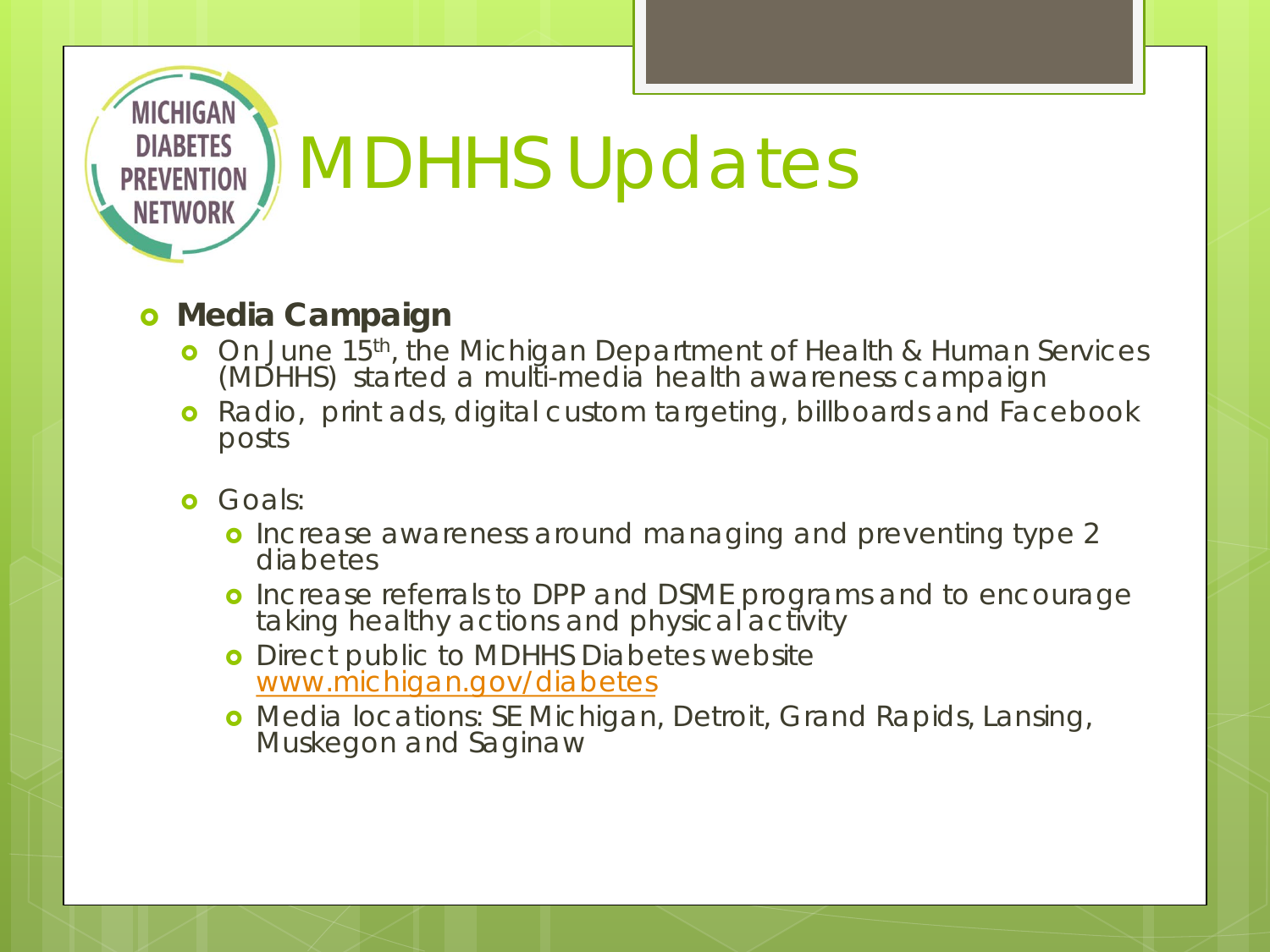





**Michigan Department of Health and Human Services** 

When you increase physical activity and eat healthier, you can lower your risk of developing Type 2 diabetes by as much as 58%. Take control of your health and learn how you can prevent diabetes and its complications at www.michigan.gov/diabetes.

Like · Comment · Share · June 15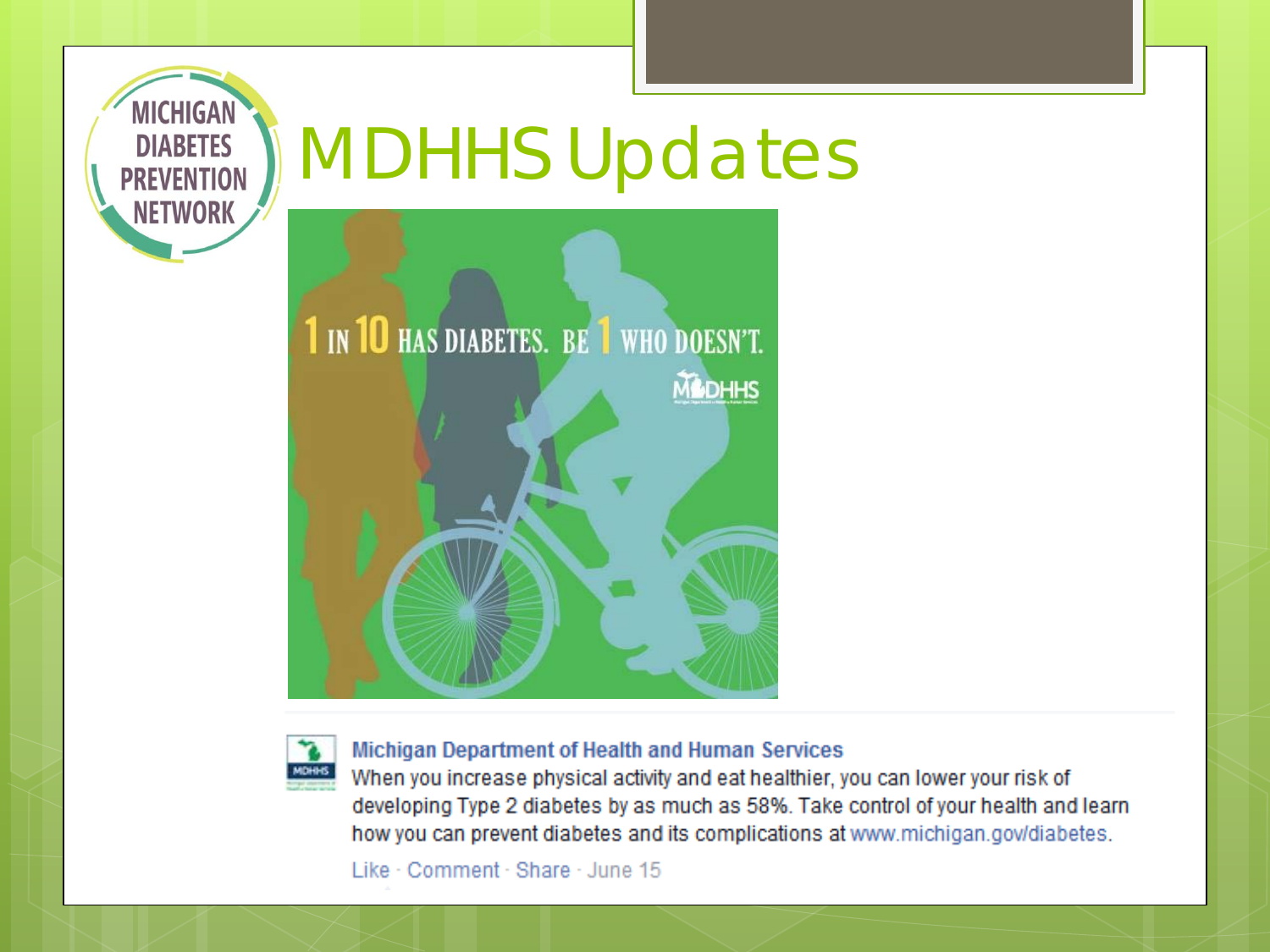# **DIARETE**

## MDHHS Updates

### **Prevent Diabetes STAT: Michigan Meeting**

- Partnership among MDHHS, AMA and NACDD
- Approximately 90 attendees representing employers, health plans, health systems, DPRPs, Public Health and more
- **o** Purpose: focus on developing strategies to increase health testing, screening, and referral and health plan and employer coverage of the DPP
- **o** Next steps: drafting an action plan from meeting summaries with input from partners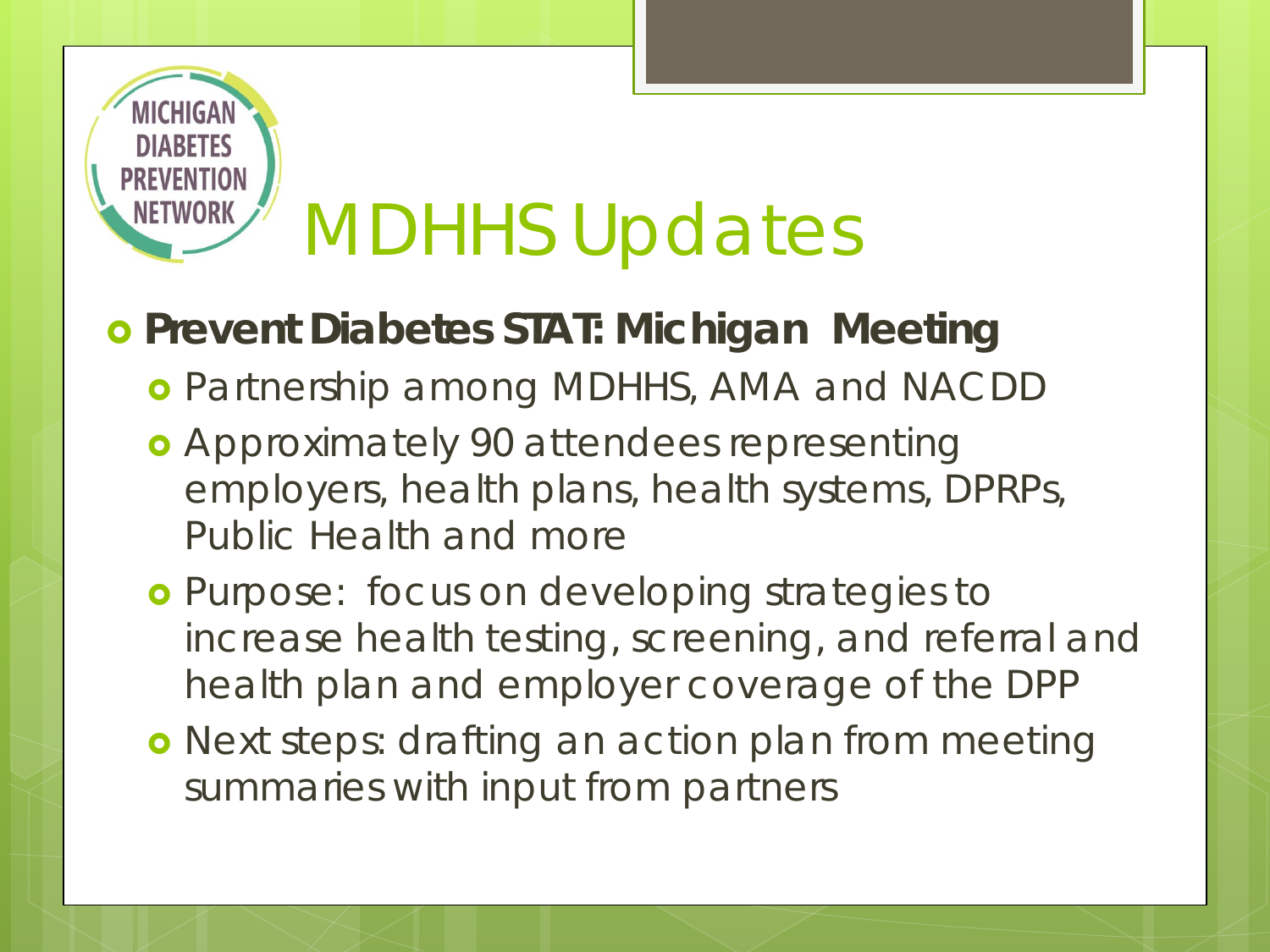

#### **o Network Member Survey Results**

- o 43 Respondents
- o Purpose:
	- Determine current MI Diabetes Prevention Network membership
	- **o** Determine sector representation
	- **o** Determine areas where members would like to assist in order to scale and sustain the Diabetes Prevention Program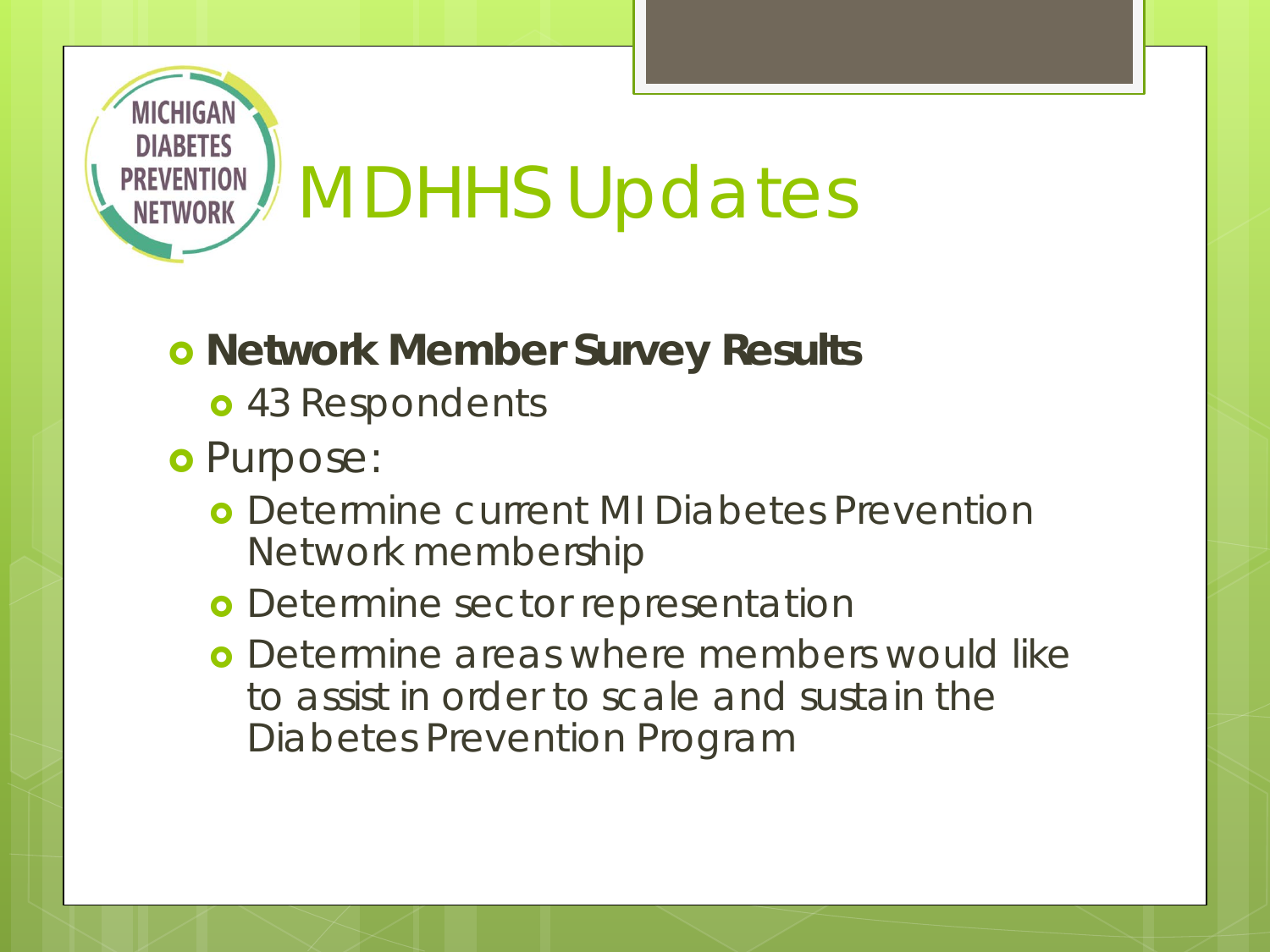

#### **o Network Member Survey Results**

#### MI Diabetes Prevention Network Membership Survey

Please choose the sector your organization represents.

| <b>Answer Options</b>                | <b>Response Percent</b> | <b>Response Count</b> |
|--------------------------------------|-------------------------|-----------------------|
| <b>Business</b>                      | 2.3%                    |                       |
| <b>Health System</b>                 | 11.6%                   | 5                     |
| Diabetes Prevention Program Provider | 25.6%                   | 11                    |
| Government                           | 7.0%                    | 3                     |
| Community                            | 11.6%                   | 5                     |
| Education/Academia                   | 20.9%                   | 9                     |
| Philanthropy                         | 2.3%                    |                       |
| Other (please specify)               | 18.6%                   | 8                     |
|                                      | answered question       | 43                    |
|                                      | skipped question<br>0   |                       |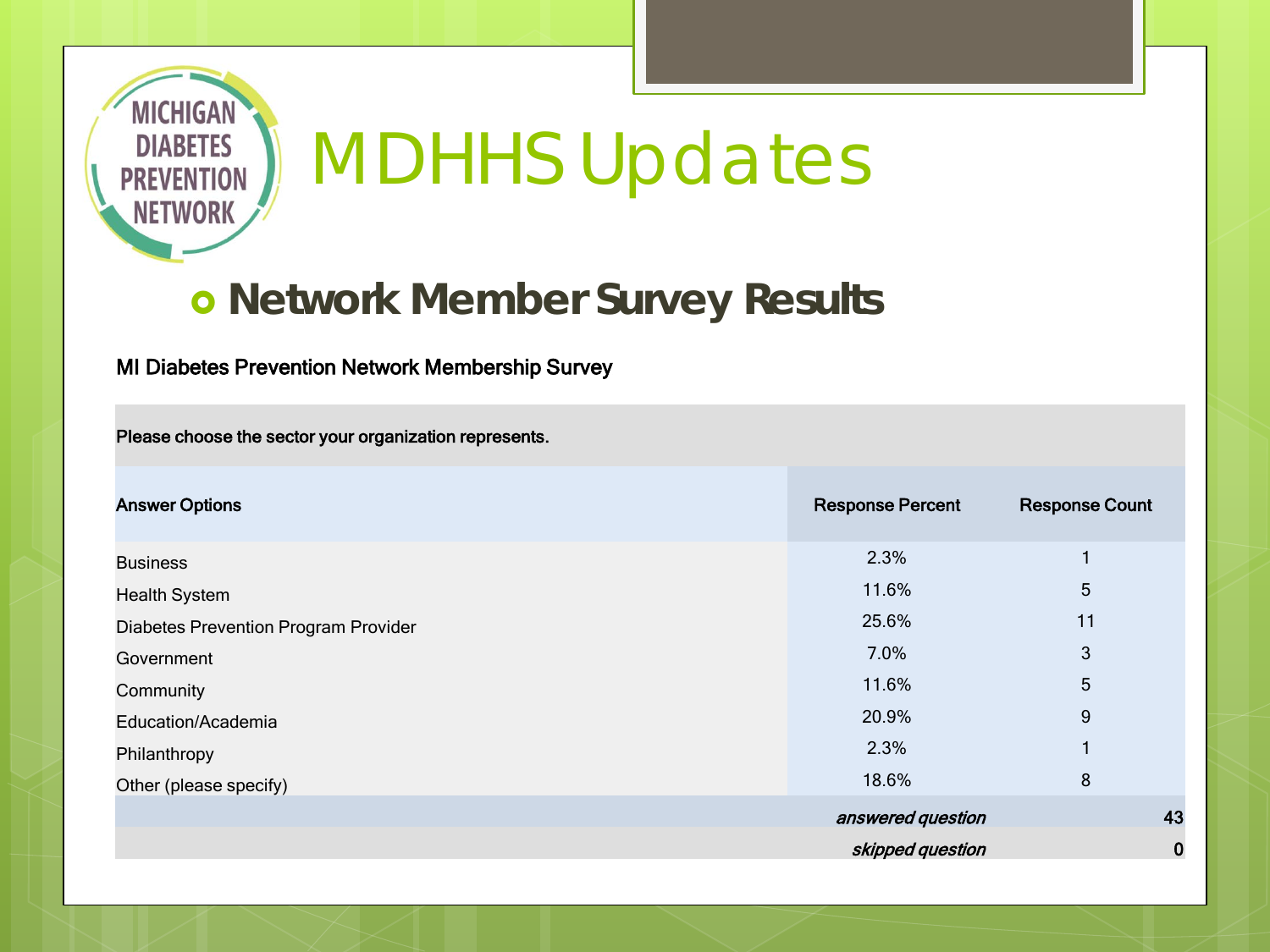

- **o Network Member Survey Results**
- *Question: What geographical area (county level) does your organization serve?*
- All counties represented, except Dickinson and Oscoda
	- **o** 12-Statewide
	- **o** 2- Not Applicable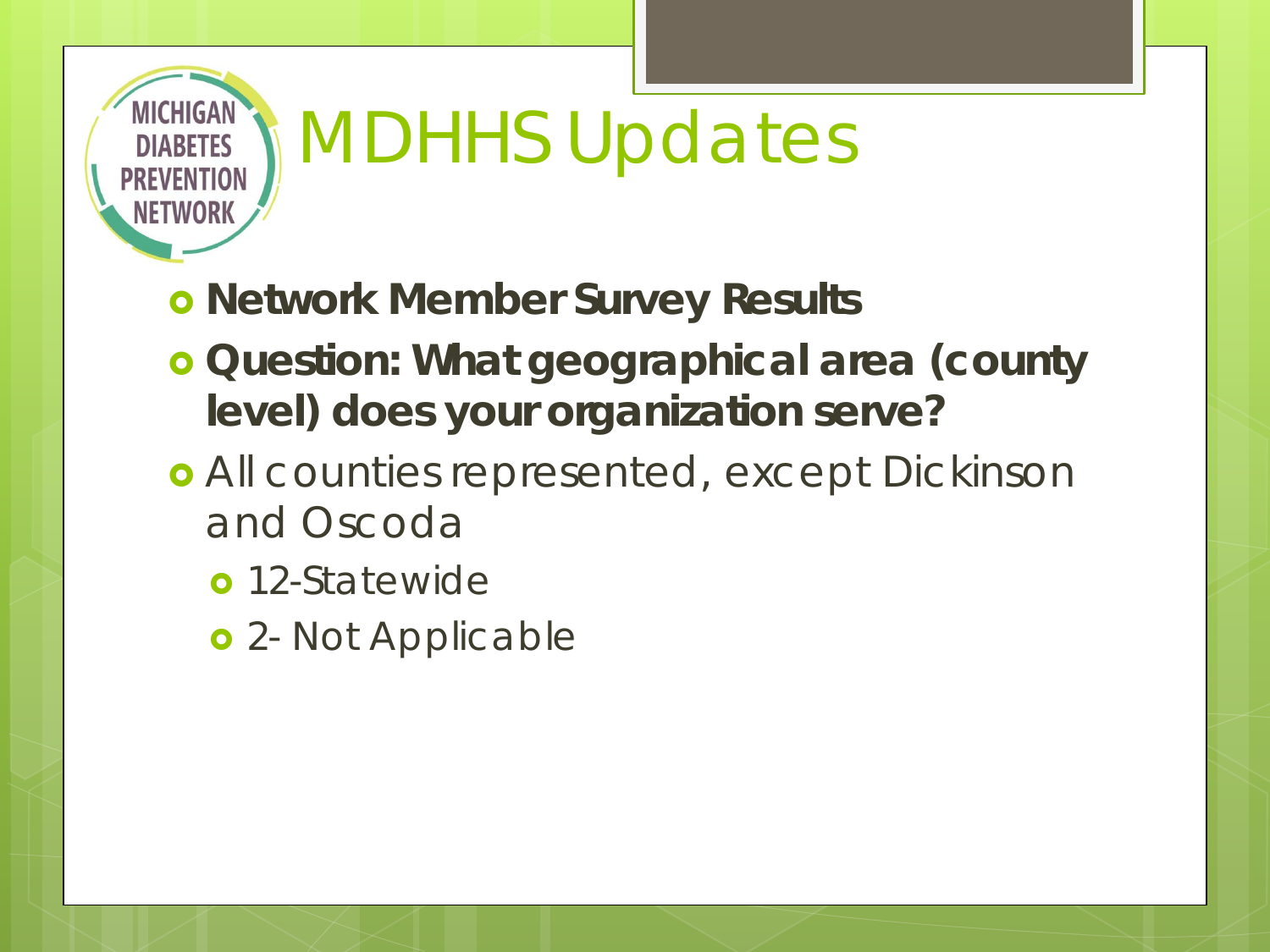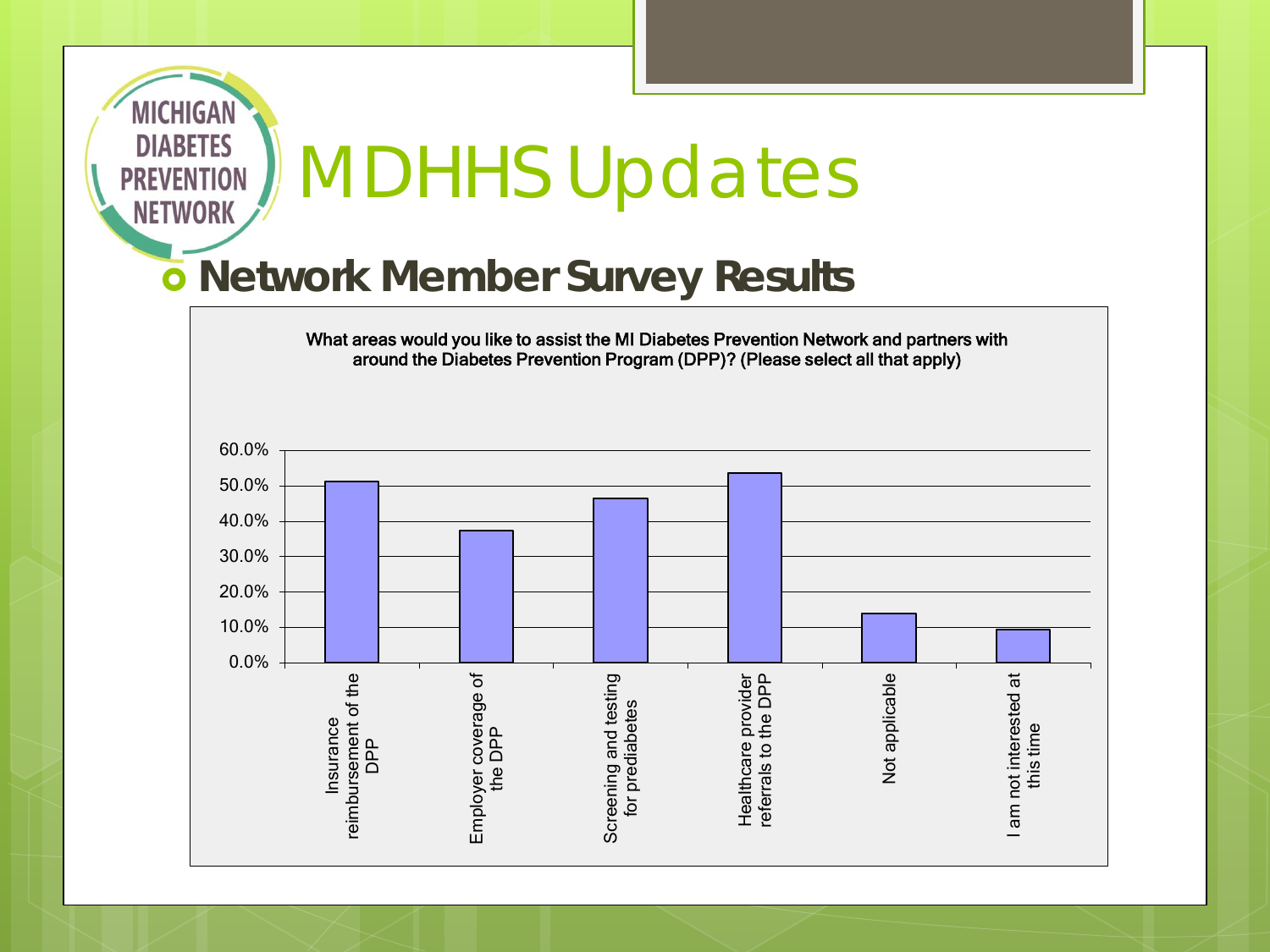

### o Upcoming Network Assessment

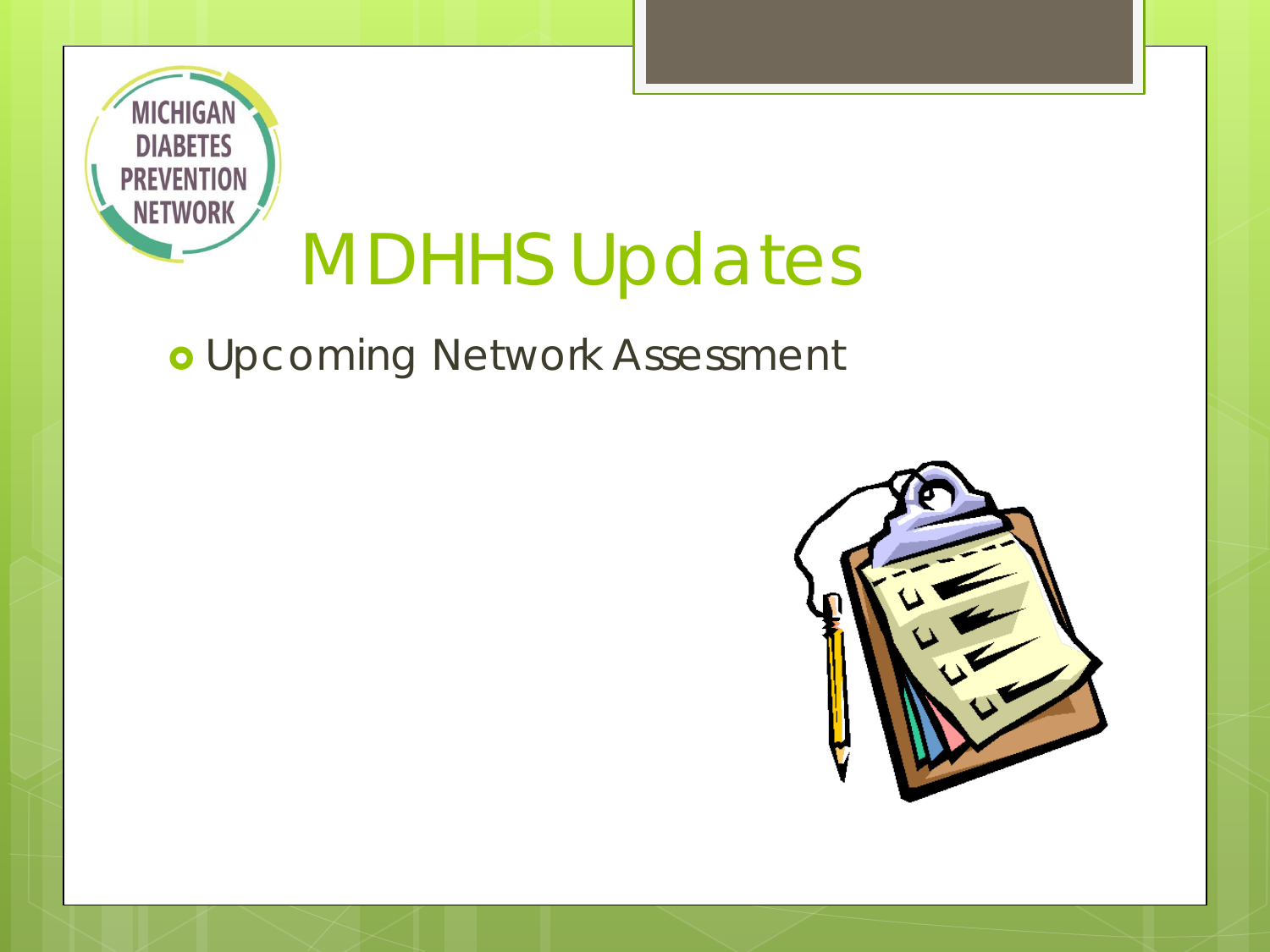

### **Next Network Meeting:** o October 28th 2015 @ MPHI